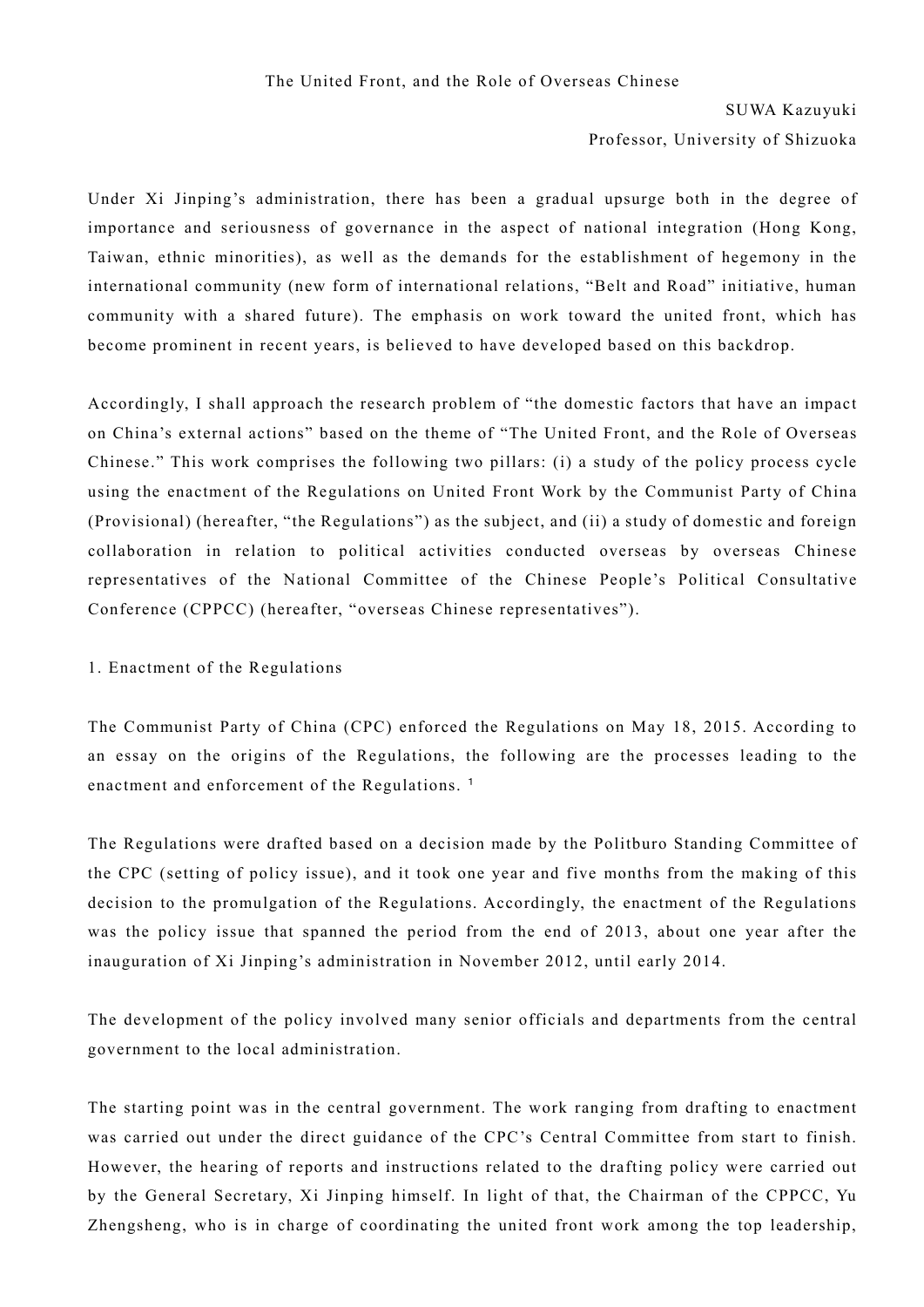issued concrete instructions for the series of work processes, and penned the draft of the Regulations himself.

Based on the presentation of the policy by the top leadership, the concrete work toward the enactment of the Regulations began. The United Front Work Department, which comes under the direct control of the Central Committee, was positioned at the heart of this work. Work began with an effort to build unity of purpose through the convention of four ministerial working meetings led by Sun Chunlan (member of the Politburo), who heads the United Front Work Department. Then, in February 2014, the United Front Work Department, along with eight related central departments (among CPC departments, the Organization Department of the Central Committee and the Taiwan Work Office of the Central Committee; among CPPCC departments, the CPPCC General Office; among State Council departments, the Ministry of Foreign Affairs, the State Ethnic Affairs Commission, the Hong Kong and Macau Affairs Office, and Overseas Chinese Affairs Office), established a drafting organization and drafting team for the drafting of the Regulations.

After organizations at the working level of the Central Committee and fine-tuning of the policy had been concluded, work began from March of the same year, centered mainly around the drafting team. This was predominated by the sharing of a common purpose between the central and local governments. In other words, while the drafting team commenced work on the gathering of materials and reviews toward the enactment of the Regulations, it also flew to various parts of the country in April to conduct field studies in the localities. A total of 48 discussion meetings were held, with participants from within and outside the CPC from all 31 first-level administrative districts. On the other hand, work was divided among the leaders of the United Front Work Department, who conducted hearings with the top leaders of the Central Committee (probably Xi Jinping and Yu Zhengsheng) regarding their opinions on the draft Regulations. It is believed that the contents of the articles in the Regulations had largely been firmed up by this point.

At the beginning of March 2015, a conference of the heads of united front work departments across China (31 provinces, cities, and autonomous regions, and the Xinjiang Production and Construction Corps) was held in conjunction with the National People's Congress and the Chinese People's Political Consultative Conference. After listening to the opinions of these heads of united front work departments, the drafting team conducted its last hearing in the middle and end of the month on the relevant departments, including the eight departments involved in the drafting work.

The policy decision could be described as a formality, in light of the fact that the remaining time was very short (promulgation and enforcement on May 18), and based on the nature of the organizations involved. In other words, Yu Zhengsheng, Chairman of the CPPCC, held a symposium with non-CPC members on April 27 to solicit their opinions and proposals. This was attended by the central members of the eight democratic parties, key officials of the All-China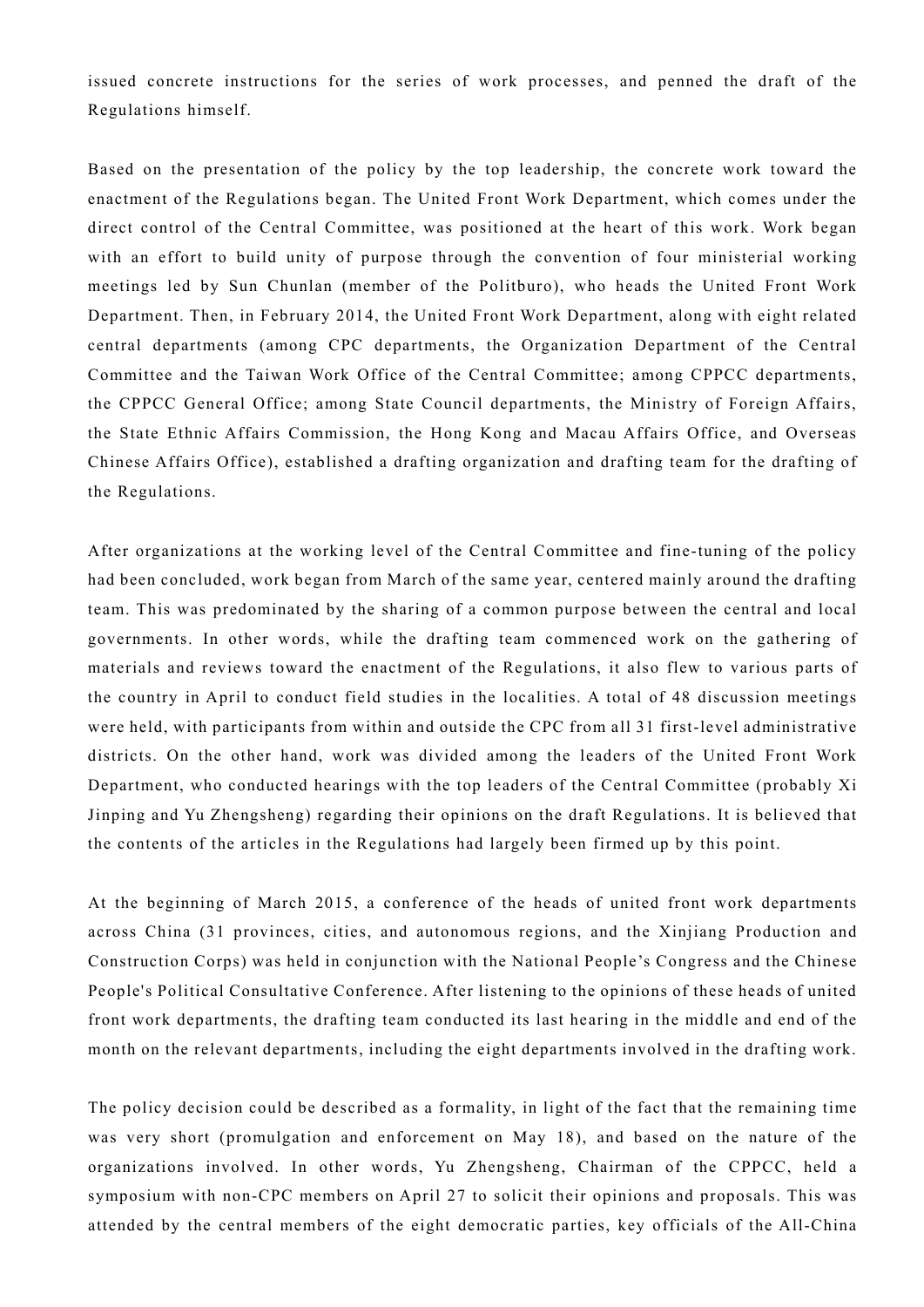Federation of Industry and Commerce, and representatives of political independents. Finally, two days after that on April 29 and 30, the Politburo Standing Committee and the Politburo reviewed and deliberated on the draft Regulations respectively, and officially promulgated and enforced it. The attached figure shows the processes and actors in the enactment of the Regulations.

As of the present time, it has not been possible to obtain sufficient materials to study the policy implementation and policy evaluation processes. However, as the official regulations, based on revisions made to the "Provisional" version, were promulgated recently ("soon" according to communications by Xinhua News Agency in Beijing on January 5, 2021), the disclosure of new materials, including materials that can help to shed light on "FA," is anticipated.

2. Political activities conducted overseas by overseas Chinese representatives

Since the founding of the People's Republic of China, overseas Chinese have been an important subject of united front work. This policy has remained unchanged in recent years, as demonstrated clearly by the inclusion of the Overseas Chinese Affairs Office among the members of the drafting organization for the Regulations that was established under the United Front Work Department, as we have affirmed in 1. above, and by the inclusion of overseas Chinese as one of the subjects of united front work in the main text of the Regulations.

What kind of activities do overseas Chinese representatives undertake "overseas" under the guidance of the CPPCC or the United Front Work Department, in order to realize the CPC's goal of national integration, and how are these activities reflected back into China? These are the subjects of my interest at the current stage, before a full-scale literature review and the gathering and reading of materials are conducted.

I shall set out the following information, which I have obtained at the present point, as hints for shedding light on the aforementioned questions.

(i) Based on Master's dissertations found through a search on the China Integrated Knowledge Resources Database under the China National Knowledge Infrastructure (CNKI) project [2](#page-3-1) (a) Overseas Chinese representatives belong mainly to two "sectors"—the All-China Federation of Returned Overseas Chinese (ACFROC), and the China Zhi Gong Party (CZGP). In short, despite being "overseas Chinese," they comprise mainly residents of China (hereafter, "overseas Chinese" refers to "returned overseas Chinese" unless otherwise stated). Incidentally, among the 30 members from the CZGP who are members of the CPPCC, seven have some form of connection to overseas Chinese. Of these seven members, the only one who is positioned as a "returned overseas Chinese" is Wan Gang (Chairman of the CZGP, Vice Chairman of the CPPCC, and Chairman of the China Association for Science and Technology), who stayed overseas for about 16 years (he resided in Germany from 1985 to 2001).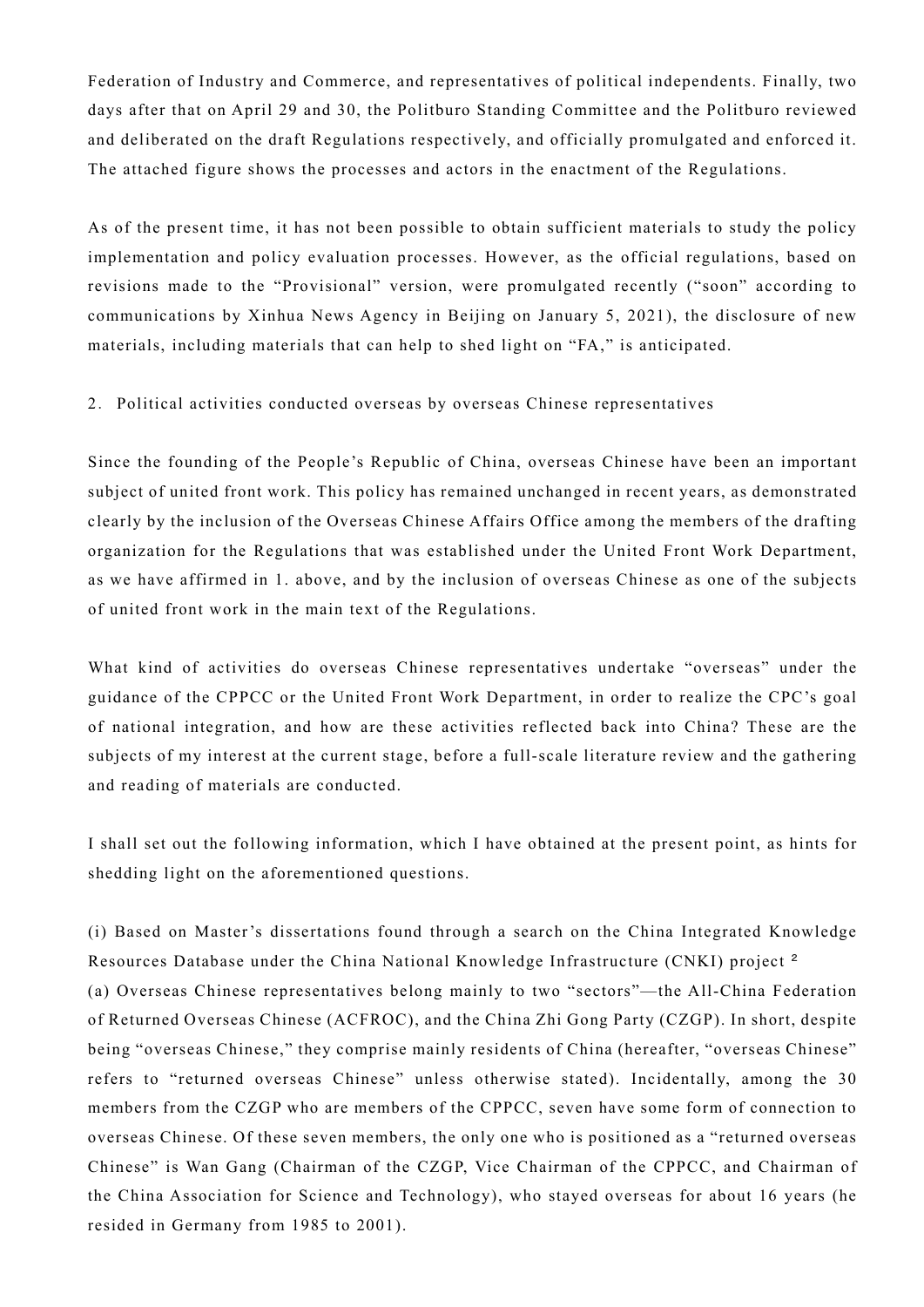(b) Apart from the committee members, overseas Chinese can also attend the CPPCC as special representatives/committee members, or as academic experts. However, those who participate as attendees have the right to make a proposal, but not the right to create and submit a bill.

## (ii) Based on *Silent Invasion: China's Influence in Australia* [3](#page-3-2)

Zhu Minshen is regarded as a CPPCC member with Australian nationality. Hypothetically, a person who is not of Chinese nationality would not be an overseas Chinese, but an ethnic Chinese (of foreign nationality). As the subject of the united front work would also include non-Chinese nationals in this case, it would require the perspective of interference with national sovereignty (of another country). The following is information about Zhu based on materials from China. [4](#page-3-3) (a) Zhu has Australian nationality as of May 2004.

(b) On March 6, 2014, Qiu Yuanping, Director of Overseas Chinese Affairs Office of the State Council, met with overseas Chinese representatives in attendance at the second session of the 12th National Committee of the Chinese People's Political Consultative Conference (CPPCC). One of these attendees was Zhu (Principal of Top Education Institute). The overseas Chinese representatives in attendance at this meeting numbered 35 people from 21 countries, and they had begun attending from 2001 (fourth session of the 9th National Committee of the CPPCC). According to Zhu, since 2001, the CPPCC has invited a total of 399 overseas Chinese representative attendees living in 62 countries to its sessions.

(c) 17 overseas Chinese representatives who were in attendance at the third session of the 13th Municipal Committee of the CPPCC attended the overseas Chinese representative conference held on January 14, 2020 by Shanghai City's Political Consultative Conference. Zhu was one of the attendees, while the writer Mo Bangfu also attended from Japan.

(d) Zhu has also founded The Australian Chinese Times. He also penned articles for the paper himself, including articles covering the bombing of the Chinese embassy in Yugoslavia in 1999, Lee Teng-hui's "two states" theory, and visits by Chinese leaders to Australia. As of the end of January 2021, publication of the paper has been suspended due to the spread of the novel coronavirus (COVID-19) pandemic.

<span id="page-3-0"></span><sup>1</sup> "Origins of the Regulations on United Front Work by the Communist Party of China (Provisional)," http://www.bjsy.org.cn/Articles/Detail.aspx?id=1061 (Last accessed: January 30, 2021)

<span id="page-3-1"></span><sup>2</sup> Gao Si, "Research on the Role of Overseas Chinese in the CPPCC" (Master's dissertation, South China University of Technology), 2015.

<span id="page-3-2"></span><sup>&</sup>lt;sup>3</sup> Clive Hamilton (Japanese translation by Tetsuhide Yamaoka and Masashi Okuyama, published by Asukashinsha Publishing, 2020, pp.113-118)

<span id="page-3-3"></span><sup>4</sup> "Director Qiu Yuanping meets with overseas Chinese representatives at the second session of the 12th National Meeting of the CPPCC," http://world.people.com.cn/n/2014/0311/c157278-24605046.html (Last accessed: January 23, 2021). "Zhu Minshen Postscript from Attendance at the National Meeting of the CPPCC,"

https://alumni.fudan.edu.cn/3e/c7/c14599a147143/page.htm (Last accessed: January 22, 2021). "Active Proposals from the 17 Overseas Chinese Invited to Attend the Municipal Meeting of the CPPCC Organized by Shanghai City," https://baijiahao.baidu.com/s?id=1655773361407826767&wfr=spider&for=pc (Last accessed: January 20, 2021). "Australian Chinese businessman, Zhu Minshen,"